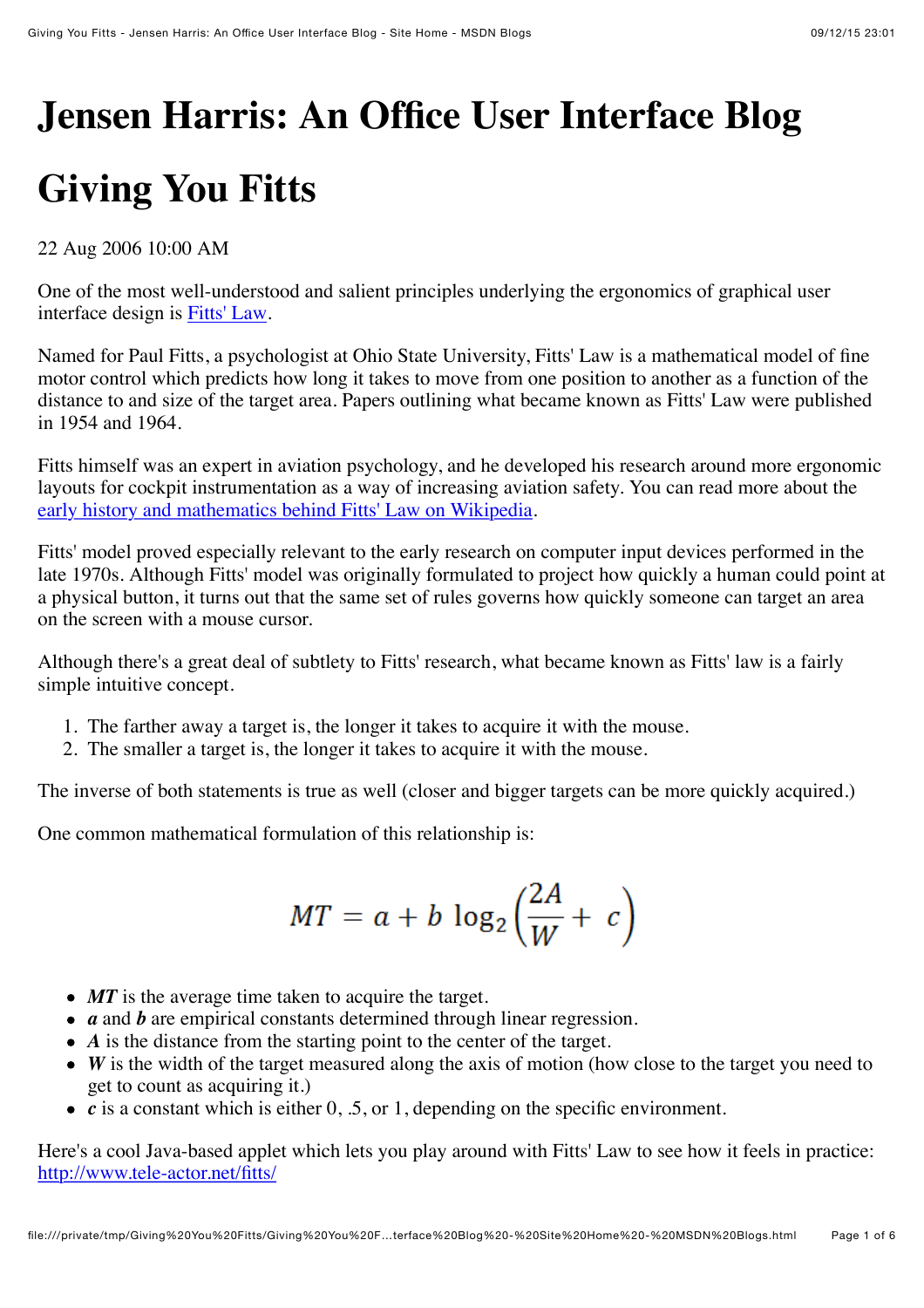#### **How Fitts' Law Affects User Interface**

The key takeaway for interface designers is clear: the farther away a button is from the current mouse position, the larger it needs to be to achieve the same average acquisition speed. Put another way, there are two main ways to improve mouse efficiency: put the controls closer, or make them bigger. *(There are other more avant-garde ways to alter the physics of mouse travel which I won't go into today.)*

Over the years, as monitors have gotten bigger and screen resolutions have increased, Fitts' law dictates that actual mouse efficiency has gone down.

Think about Word 1.0, which was designed for a common maximum 640x480 screen resolution. Toolbar buttons in Word 1.0 were 20x20 buttons with 16x16 icons in them.

Word 2003, on the other hand, is commonly run at resolutions as high as 1600x1200 and beyond--yet the toolbar buttons remain the same 20x20 size they were in Word 1.0. But because the screen is so much larger, most of the time your mouse cursor will be much farther away than it could have been on a 640x480 screen. Greater mouse distances mean an increased *MT* target acquisition time.

In other words, the same button takes much longer to click than it did fifteen years ago.

#### **Mile-High Menus and Magic Corners**

One of the most useful aspects of applying Fitts' Law to computers is that screen size is bounded. No matter how far you move your mouse to the left, the cursor will never go farther than the left side of the screen.

In a Fitts' Law sense, you can think of the edges of the screen as being infinitely wide.

Think about how long it would take you to move your cursor from the right side of the screen to the left edge of the screen. Now compare that to how long it would take you to move your cursor from the right side of the screen to a spot 2 pixels from the left edge.

Obviously, you would be much faster in the first case because you can literally slam your mouse to the left as fast and as hard as you want and you won't overshoot. It's infinitely wide.

This is the same reason that the Mac user interface has been said to have "mile-high menus." The Mac menu bar is permanently affixed to the top of the screen regardless of what program you're in. As a result, you only have to worry about targeting a menu horizontally. Because the top edge of the screen is essentially "infinitely" tall, you can acquire the menus very quickly.

The Windows taskbar is a mile-high the other direction: you can move your mouse to the bottom of the screen quickly and only worry about targeting horizontally. *(If you resize your taskbar to be two rows high, of course, all bets are off.)*

Wait, it gets even better. There are four places on the screen that are effectively both infinitely wide and infinitely tall. You guessed it: the four corners.

Regardless of how distant a corner is from your current mouse position, you can get to the corner in no time at all. Acquiring the corner requires very little fine motor control at all because the virtual target is so huge. In GUI terms, the corners are so good they're often called "magic."

The Start button in Windows is seemingly located in an ideal place for fast acquisition, and in recent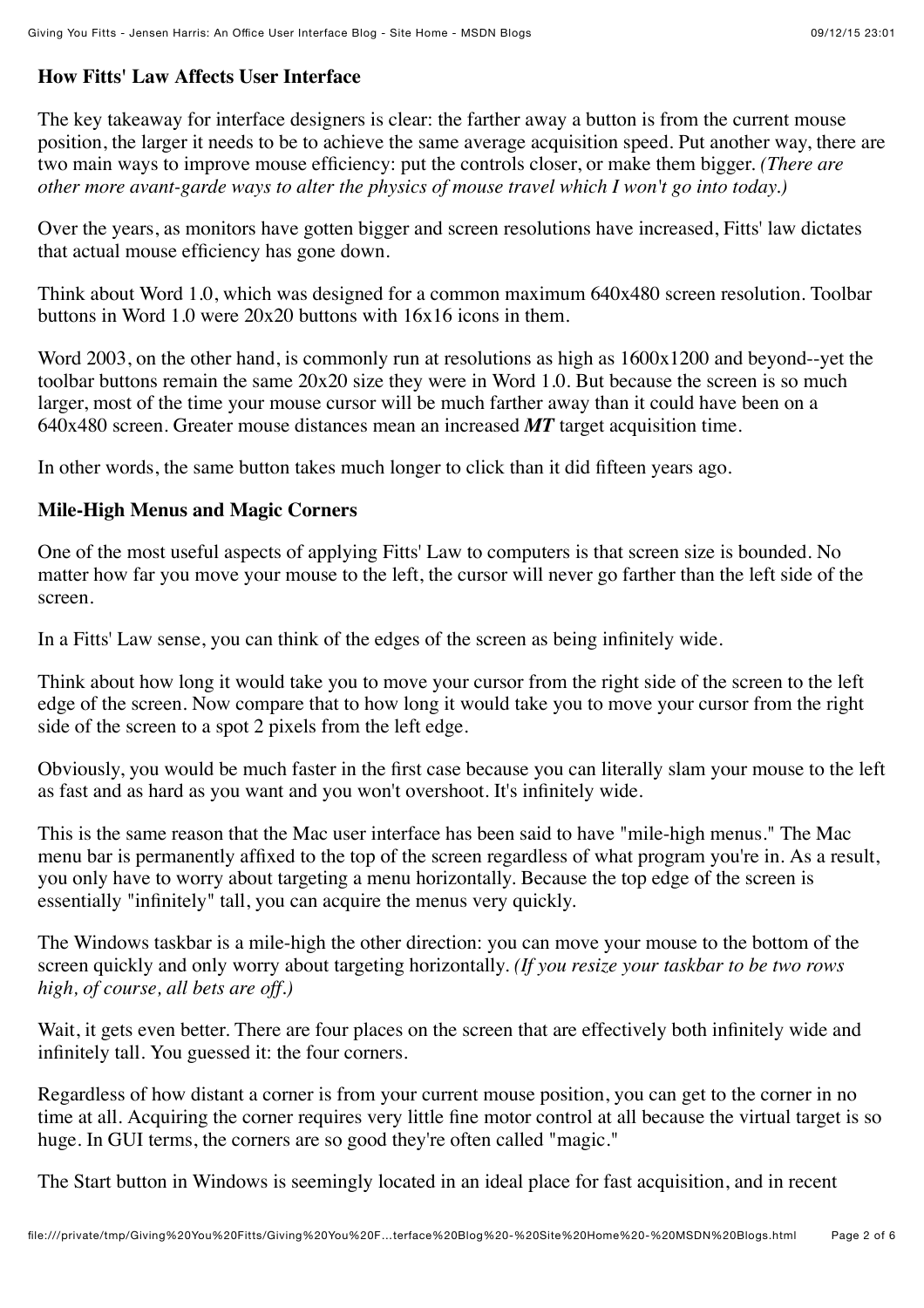versions of Windows that's certainly true. Prior to Windows 2000, however, the Start button had a single "dead" pixel along the left and bottom sides of it in which clicking didn't open the Start menu. The result: slower acquisition times and a startling number of missed clicks.



*Windows XP: Good to the last drop*

Happily, the Windows team fixed this almost eight years ago.

#### **Office 2007 and Fitts' Law**

We've tried to pay attention to Fitts' Law throughout the redesign of the Office user interface.

First off, most controls in the Ribbon are labeled. This helps discoverability and usability considerably, but it also makes the buttons bigger and easier to target. As your screen resolution increases, the width of the Ribbon also increases, providing room for more labels and larger buttons.



*Larger, labeled controls can be clicked more quickly*

In a sense, the Ribbon tries to keep *MT* from Fitts' Law relatively constant by compensating for the greater average travel distance required at higher resolutions by displaying larger controls.

The [Mini Toolbar](http://blogs.msdn.com/jensenh/archive/2005/10/06/477801.aspx) was designed with Fitts' Law in mind as well. Whenever you select text or right-click selected text, a small toolbar appears directly next to the mouse cursor (*[you've seen the movie, right?](http://www.sunflowerhead.com/msimages/MiniBar.wmv)*) As you move closer to it, it fades in; as you move away, it fades out.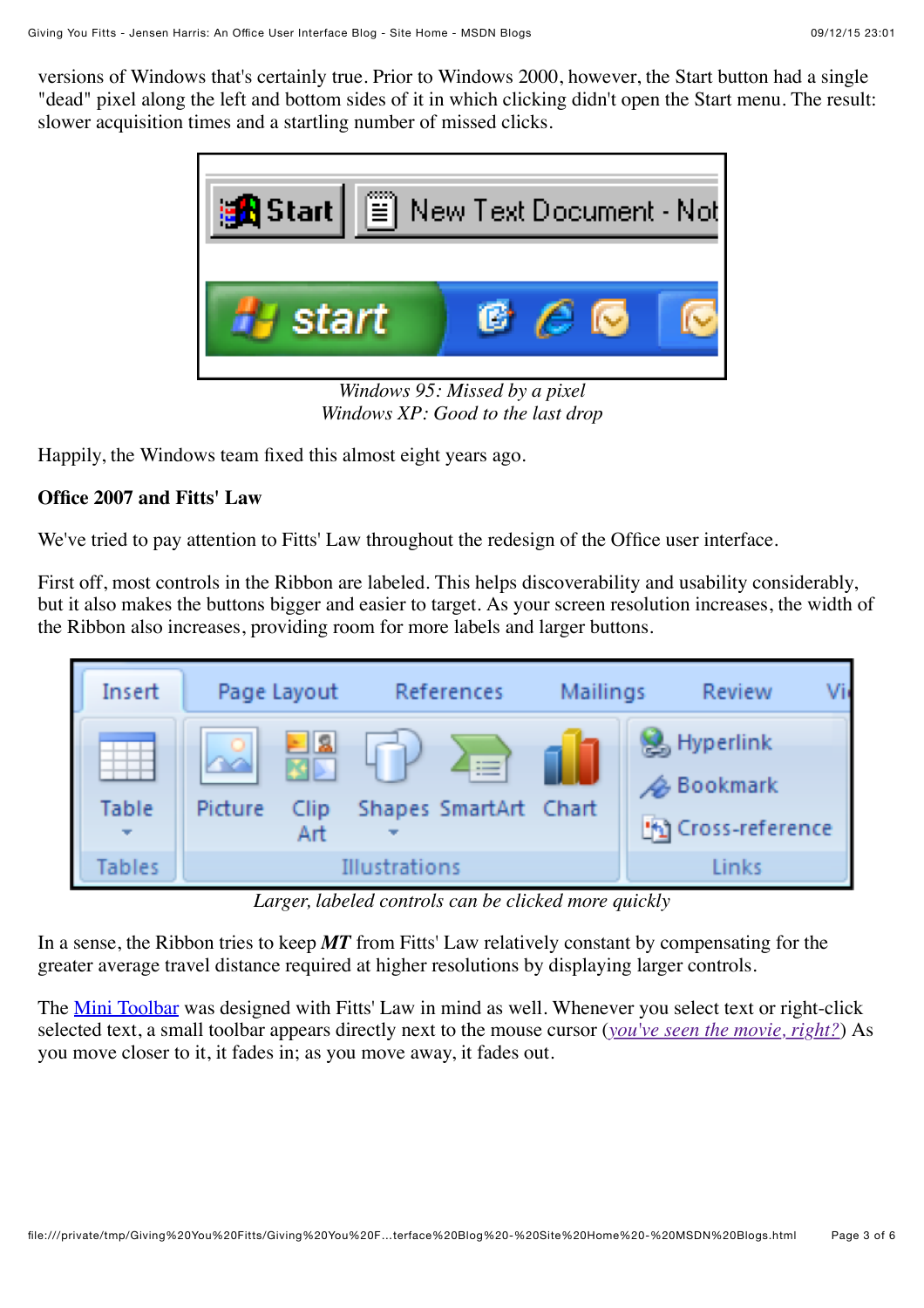

*Mini Toolbar: Close to the cursor*

The controls on the Mini Toolbar are small, but because they're located directly next to your cursor, they're easy to target. In this case, you want to have small buttons because it means you can have as many as possible located as close as possible to the cursor.

We did look at other more radical designs (such as positioning the Mini Toolbar directly on the cursor, or a radial design) but we were also trading off with being able to see the text you've just selected and how easy it is to scan the controls on the toolbar. The design we went with provided the best overall balance of efficiency and utility.

The Ribbon is designed to increase *W*; the Mini Toolbar is designed to reduce *A*. Both of these affordances help to reduce *MT*, the time it takes to click a button.

### **Quick Access a Mile High**

The operating system really has the best opportunity to take advantage of the edges and corners of the screen. When Office windows are floating around on the desktop, we're sort of confined to the window we're in.

But there's good news: according to the [Customer Experience Improvement Program data,](http://blogs.msdn.com/jensenh/archive/2006/04/05/568947.aspx) a startling number of Office windows run maximized. Even at high resolutions like  $1280x1024$  and  $1600x1200$ , Office windows are maximized most of the time. And at 1024x768 and below, we're maximized almost all the time.

Why is this good news? Because when we're maximized, we suddenly get edges of the screen to play with. The right edge of the screen is used for the scroll bar, which we are careful to make sure extends all the way to the edge of the screen so that it's a "mile wide." The left edge of the screen is used differently in each program.

Historically, the top edge of the screen is used for the title bar. Having a title bar is probably necessary, but it's a huge waste of easily-targeted space, especially when your windows is maximized (meaning that you're not dragging it around to move it anyway!)

So, we wanted to take advantage of the title bar space to help make certain controls faster to target; this is why the [Quick Access Toolbar](http://blogs.msdn.com/jensenh/archive/2006/03/14/551142.aspx) is located in the title bar by default.

We designed the customizable Quick Access Toolbar to contain features people use frequently and regardless of the Ribbon tab they're on. By default, it contains Save, Undo, and Redo, but you can add any control in the Ribbon to your QAT by right-clicking it and choosing "Add to Quick Access Toolbar."

Because the Quick Access Toolbar is in the title bar, the buttons are effectively infinitely tall. You can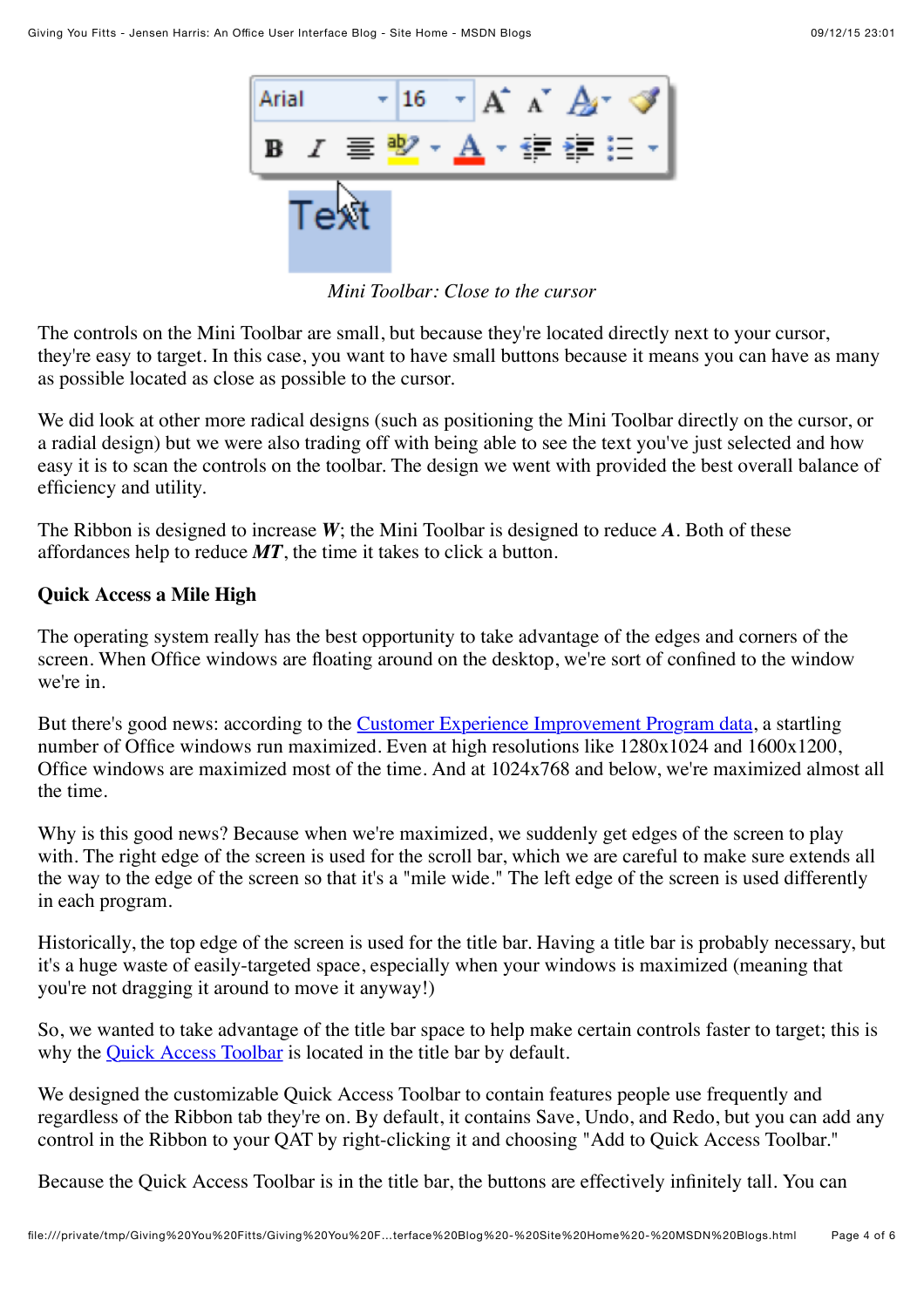target and click each of the buttons very quickly; they're a "mile high." Finally, you can reclaim this valuable screen edge to put features you want to access ultra-efficiently.



*(Note: In Beta 2, there's a bug which keeps these controls from extending to the top of the screen; it's fixed in the upcoming Beta 2 Technical Refresh.)*

#### **And We Didn't Leave Out the Magic Either…**

I mentioned before how special the corners of the screen are because they're effectively infinitely tall and wide.

The bottom-left and bottom-right corners are taken up by the Windows taskbar, so those can't be used by Office. The upper-right corner is used for the window close button in each app, so it's kind of off-limits as well.

The upper-left corner, though, in most programs is used for a system menu which is mostly intended to be used via the keyboard: not a good use of the most premium real-estate on the screen.

In Office 2007, we decided to take advantage of that corner by using it for the Office button.

| Ы9<br>鹄                                | - 6<br>Customer Impro<br>÷ |                |                                                                                                                                                         |          |
|----------------------------------------|----------------------------|----------------|---------------------------------------------------------------------------------------------------------------------------------------------------------|----------|
| Home                                   | Insert                     | Page Layout    | References                                                                                                                                              | Mailings |
| $\frac{a}{1}$<br>¥<br>F.<br>ŧ<br>Paste | Arial<br>$B$ $I$           | $\frac{16}{ }$ | $\frac{ \mathbf{A}\mathbf{B} }{\sqrt{2}}$<br>$A^{\dagger} A^{\dagger}$<br>٠<br>$\underline{U}$ - abe $x_2$ $x^2$ $Aa - \frac{aby}{2} - \underline{A}$ - | 国言理<br>ш |
| Clipboard <sup>5</sup>                 |                            | Font           | 匾                                                                                                                                                       | P        |
|                                        |                            |                |                                                                                                                                                         |          |

#### *Magic Corner: Office Button in the upper-left corner*

Although the button itself is round, the hit target for it actually extends on a maximized window all the way to the upper-left edge of the screen.